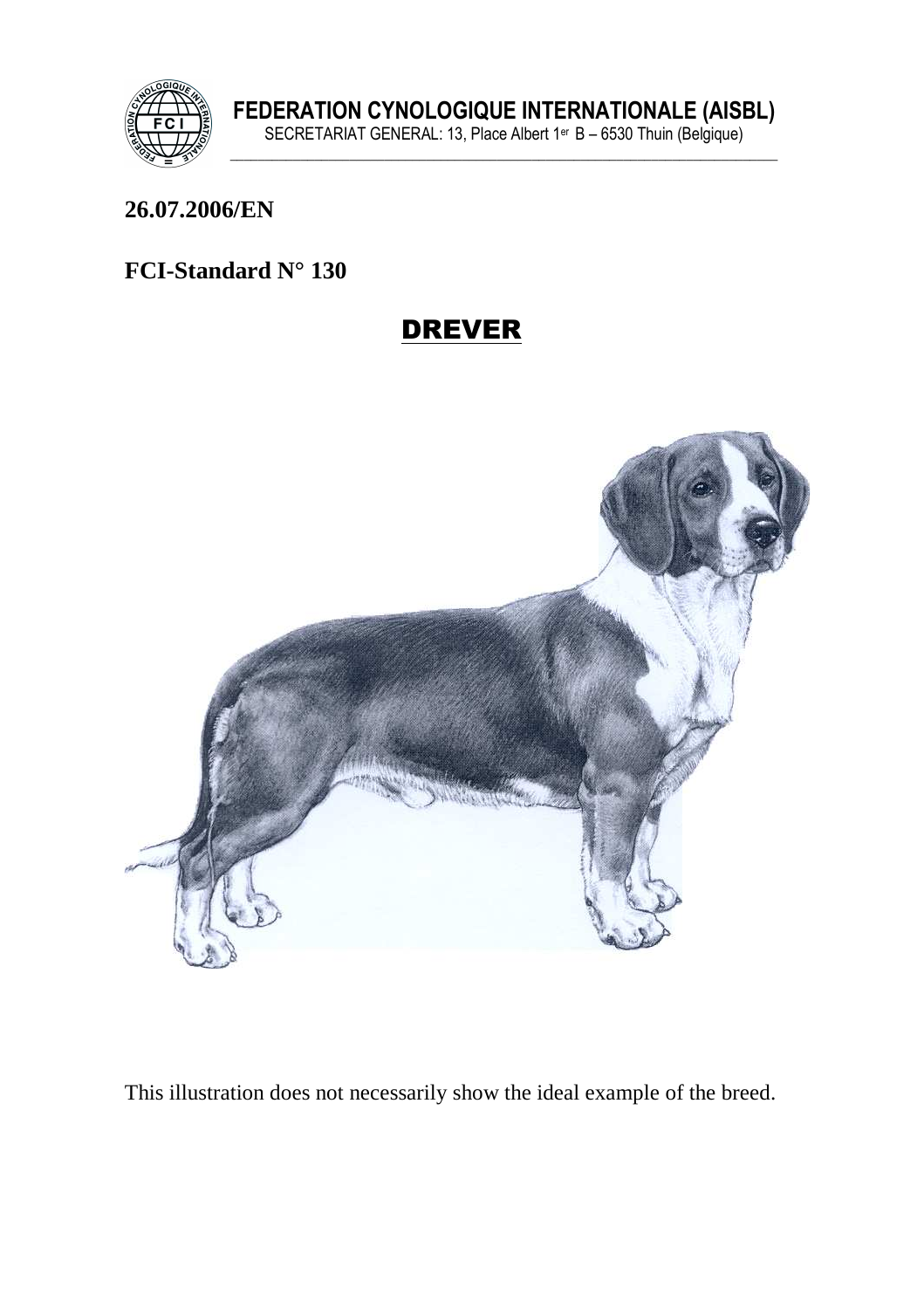**TRANSLATION** : Renée Sporre-Willes.

**ORIGIN** : Sweden.

## **DATE OF PUBLICATION OF THE OFFICIAL VALID STANDARD** : 21.02.2006.

**UTILIZATION** : Scenthound.

**FCI-CLASSIFICATION** : Group 6 Scenthounds and related breeds. Section 1.3 Small-sized Hounds. With working trial.

**BRIEF HISTORICAL SUMMARY** : The small-sized German hound, the Westphalian Dachsbracke, was imported to Sweden in 1910. The first dogs were registered in 1913 but little is known about the breed before 1930. It was from then on it gained reputation as a very good tracker of deer. Deer had been sparse until then, but as they grew stronger in numbers and spread further north, hunters got to hear about the advantages of the short-legged deer tracking hound. In 1947, the larger (2 cm higher at the withers) Swedish variety of the Bracke was given the name Drever. In 1953 the Drever was recognized as a Swedish breed. The Drever is considered the first choice for deer-hunting but it is also a very reliable hound for hunting both hare and fox. In all essentials the Drever should be built as a track hound. It should have the ability to work efficiently in the Swedish terrain and climate. The breed is strictly kept as a hunting dog and hardly ever heard of as « just » a companion dog.

**GENERAL APPEARANCE** : Rather long in body and fairly short on legs. Appearance should be robust and strong rather than elegant and speedy. Proud carriage, well developed muscles and agile appearance. Differences in build between male and female clearly defined.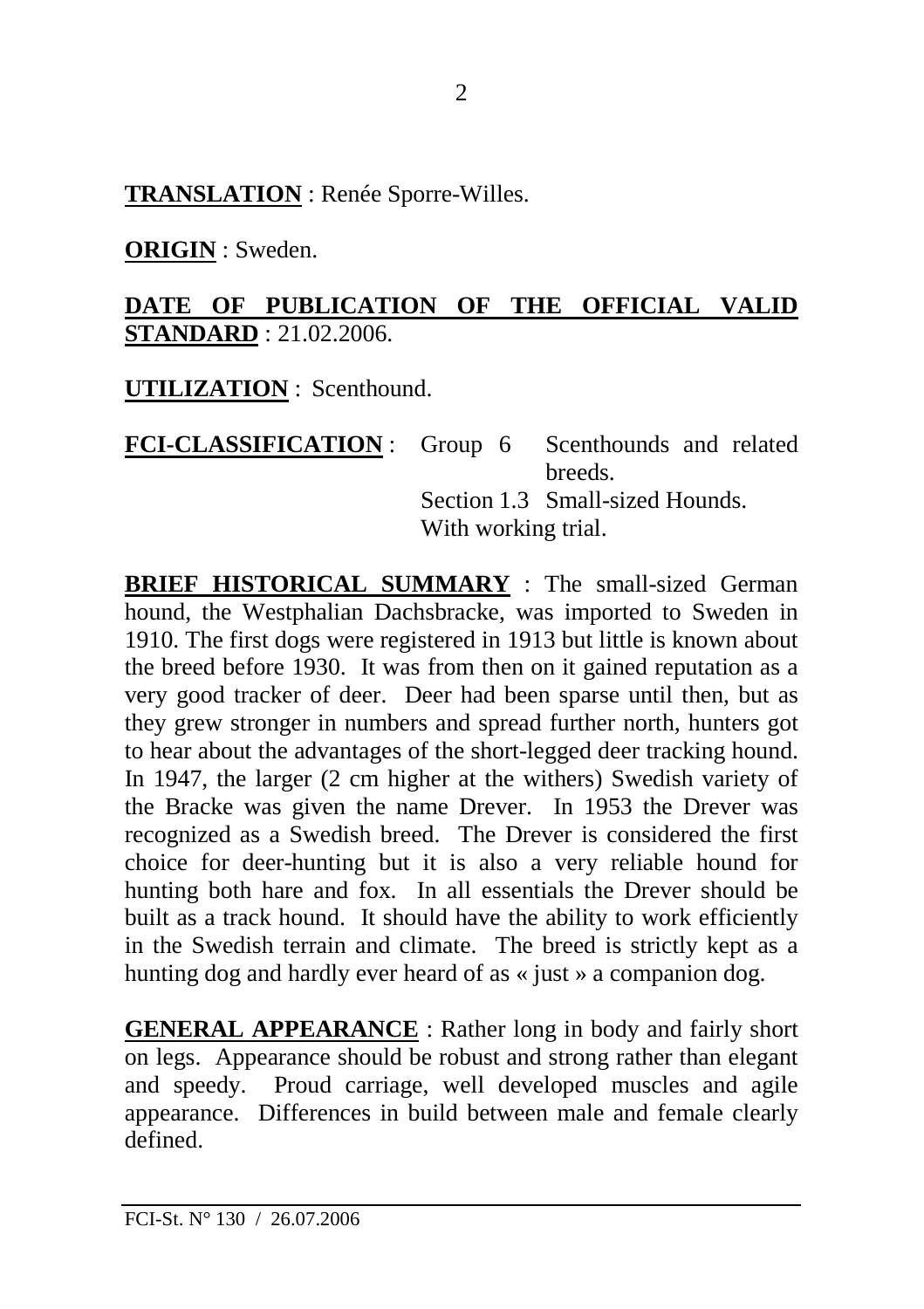**IMPORTANT PROPORTIONS** : **The distance between ground and sternum should be 40% of the height at the withers. The muzzle should equal the skull in length.** 

**BEHAVIOUR / TEMPERAMENT** : Keen and even-tempered hound. Never aggressive, nervous or shy.

**HEAD** : Rather large in proportion to body. Longish and tapering towards the nose. **The muzzle should equal the skull in length.** 

CRANIAL REGION : Skull : Only slightly arched. Stop : Slight.

## FACIAL REGION :

Nose : Black, with well developed, wide open nostrils.

Muzzle : Viewed from above or the side muzzle well developed, never snipy. Bridge of nose straight or very slightly convex.

Lips : Tight, closely fitting. They perfectly cover the teeth. Corner of the mouth not visible.

Jaws/Teeth : Jaws strong with a perfect, regular and complete scissor bite. Level bite permissible.

Eyes : Bright and full of expression, neither protruding nor staring. Dark brown. Eye rims closely fitting.

Ears : Set fairly low, medium long and broad, hanging without folds close to the cheeks. Rounded tips.

**NECK** : Proportionally long and powerful, merging well into shoulders; skin supple and tight-fitting.

# **BODY** :

**Topline : Level**.

**Withers : Well defined in males.** 

## **Back : Powerful and muscular.**

Loin : Strong and comparatively short. Slightly arched viewed from the side.

Croup : Slightly inclined, long and broad.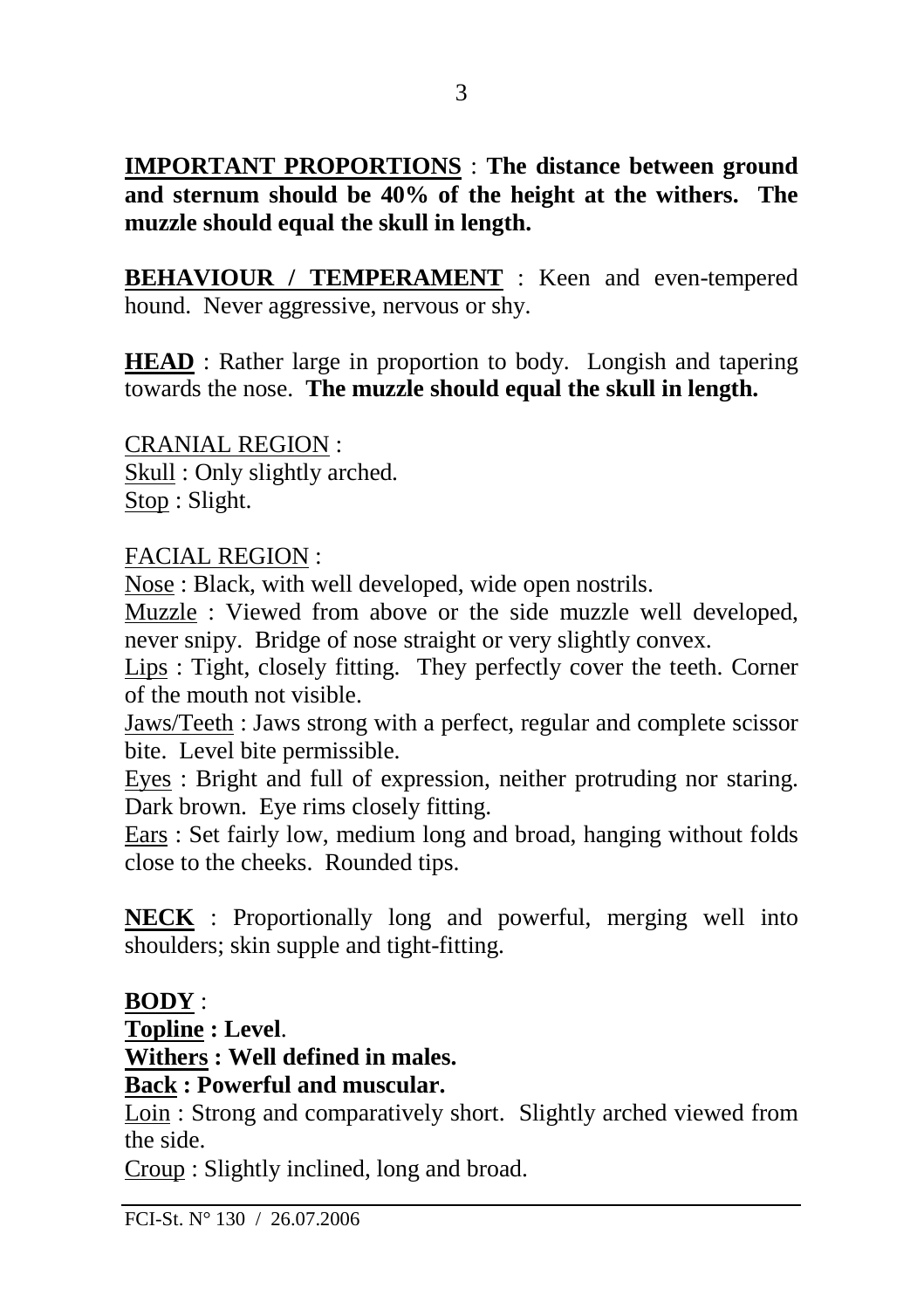**Chest : Well developed, oval and clearly reaching below elbows.**  Ribs well developed **to the rear**. **Well defined presternum.** 

Underline and belly : Line of sternum evenly joining the slightly tucked up belly.

**TAIL** : Long and thick at base. Preferably hanging down but may be carried higher but never over the back.

# **LIMBS**

FOREQUARTERS :

General appearance : Straight legs viewed from front and with strong bone.

Shoulder : Shoulders long, broad and muscular with well-developed withers. Closely fitting. Viewed from the side set at an angle of 50° to the horizontal line.

Upper arm : Proportionally long and broad. Closely fitting but yet very mobile. Set at an angle of 100° to shoulder blade.

Elbow: Turning neither in nor out.

Pastern (Metacarpus) : Springy with a slight angle to forearm, viewed from the side.

Forefeet : Firm, with well knit toes and well-developed pads. Feet turning neither in nor out.

HINDQUARTERS :

General appearance : Parallel when viewed from behind.

Thigh : Broad with well-developed muscles.

Stifle : Well angulated.

Hock joint : Broad, strong and well angulated.

**Metatarsus : Short and standing almost vertical.**

Hind feet : See front feet.

**GAIT / MOVEMENT** : Movement should be even, parallel and long reaching. Backline to remain level.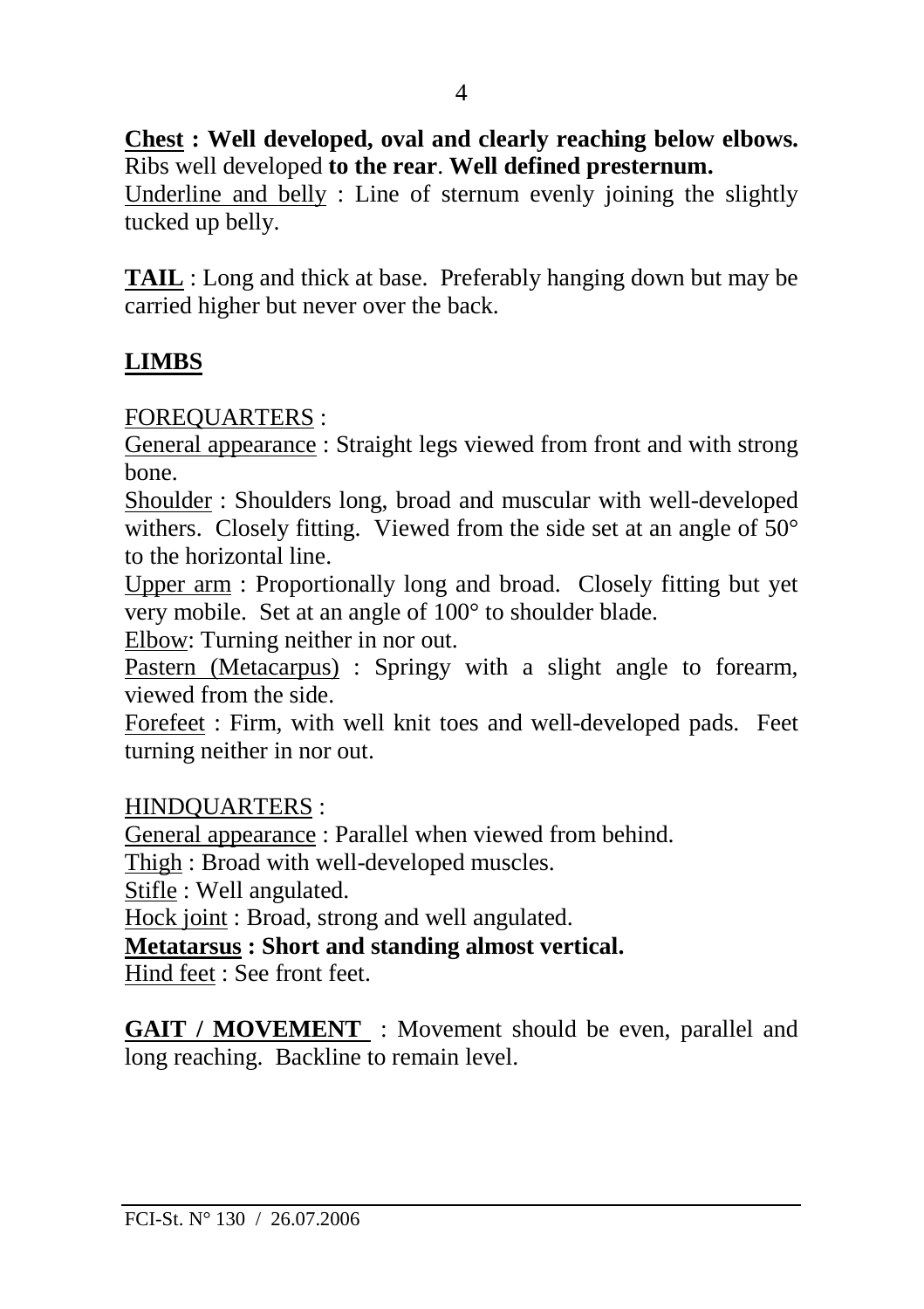# **COAT**

HAIR : Harsh, straight and lying close to body. On head, ears and lower part of legs coat should be shorter. On neck, back and backside of thighs coat should be longer. On underside of tail bushy but not forming a fringe.

COLOUR : All colours with white markings are permissible. Not accepted is all white or liver brown.

Colours should be very well defined. White markings should be visible from all angles and shall preferably be in form of a blaze, a full necklace, on legs, feet and tip of tail. Symmetrical markings preferred.

## **SIZE** :

Height at withers :

Ideal size 35 cm for males with a permitted variation of 32-38 cm. Ideal size 33 cm for bitches with a permitted variation of 30-36 cm.

**FAULTS** : Any departure from the foregoing points should be considered a fault and the seriousness with which the fault should be regarded should be in exact proportion to its degree and its effect upon the health and welfare of the dog.

- Flesh-coloured nose.
- Light eyes.
- Incomplete number of incisors.
- White markings other than those mentioned in the standard.

## **SERIOUS FAULTS** :

- **Too low on legs.**
- Narrow lower jaw.
- Sway back. Roach back.
- Bandy front legs.
- Feet turning in or out.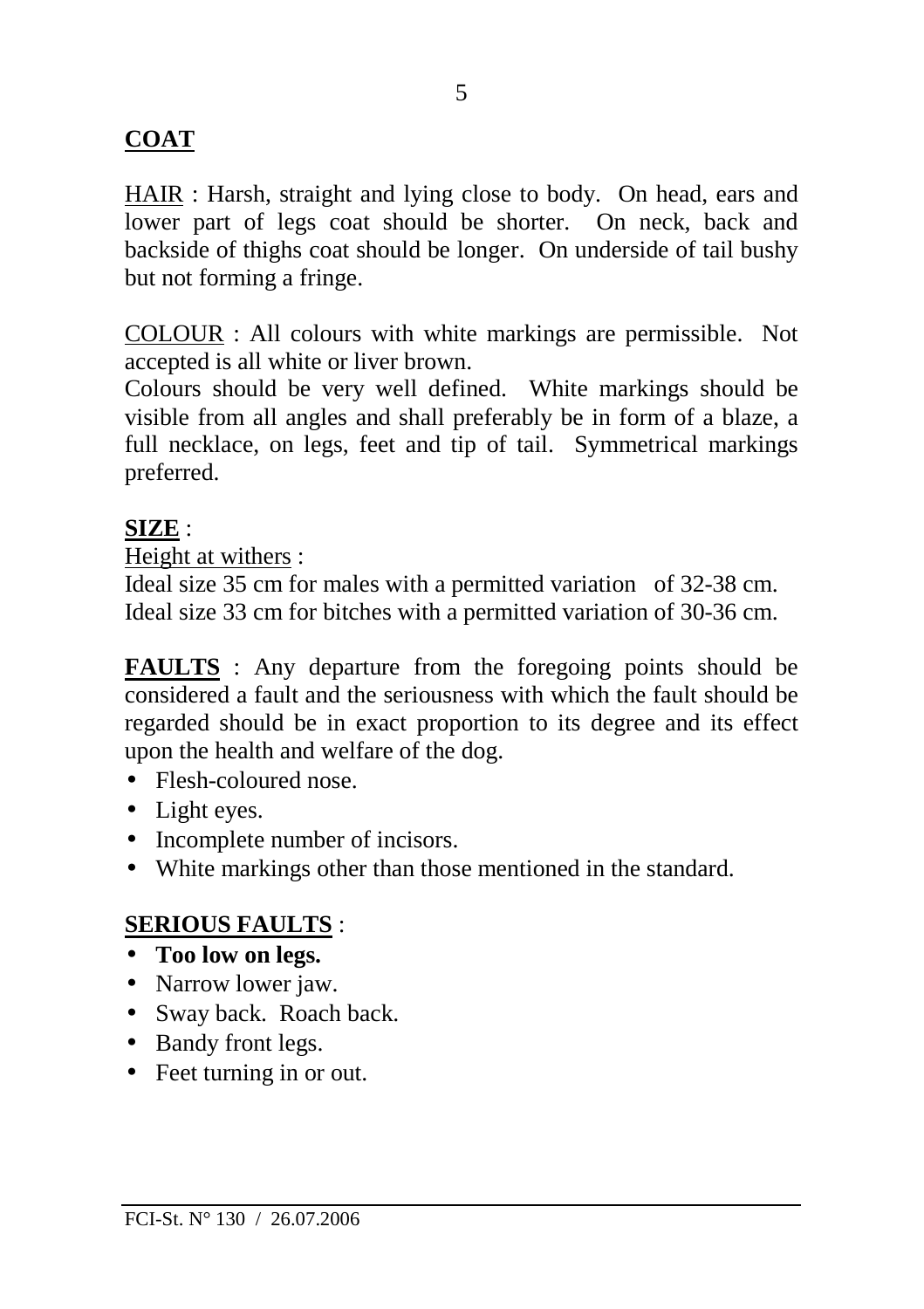# **DISQUALIFYING FAULTS** :

- **Aggressive or overly shy.**
- Any dog clearly showing physical or behavioural abnormalities shall be disqualified.
- One or both eyes blue.
- Pronounced over-or undershot bite.
- **Faulty position of one or both canines of the lower jaw which, when the mouth is shut, can damage the upper gums or the palate.**
- Kinked or otherwise deformed tail.
- Liver brown colour, all white coat.
- Under-or oversized

# **N.B.**:

- Male animals should have two apparently normal testicles fully descended into the scrotum.
- Only functionally and clinically healthy dogs, with breed typical conformation should be used for breeding.